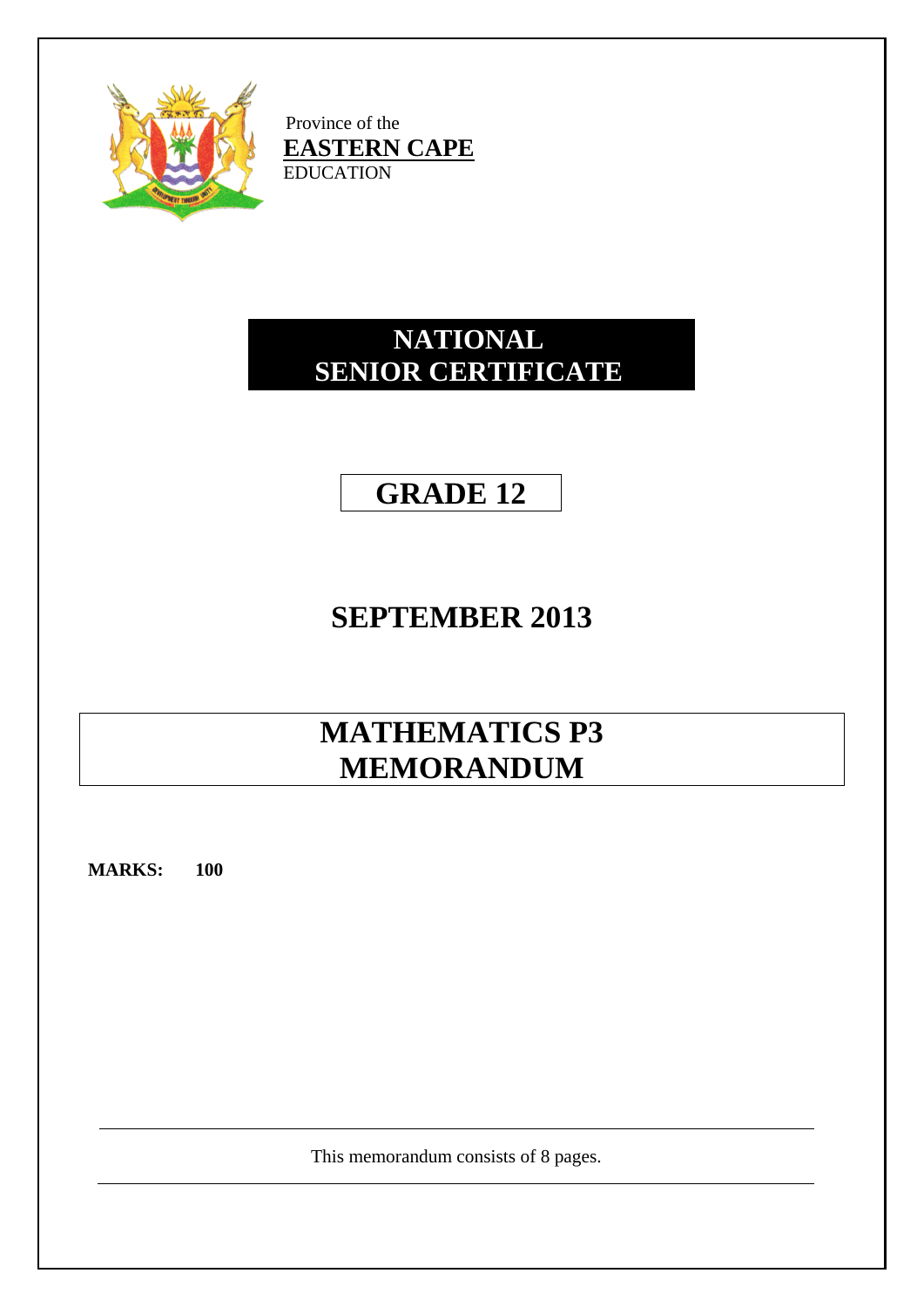|     | 34:55                                                       |     | $\checkmark$ 55                         |
|-----|-------------------------------------------------------------|-----|-----------------------------------------|
| 1.2 | $T_1 = 1$                                                   |     |                                         |
|     | $T_2 = 1$                                                   |     | $\sqrt{T_5} = 5 = 2 + 3$                |
|     | $T_3 = 2 = 1 + 1 = T_1 + T_2$                               |     |                                         |
|     | $T_4 = 3 = 1 + 2 = T_2 + T_3$                               |     |                                         |
|     | $T_5 = 5 = 2 + 3 = T_3 + T_4$                               |     | $\sqrt{T_5} = T_3 + T_4$                |
|     | $\therefore T_5 = T_3 + T_4$                                |     | $\sum_{n=1}^{\infty} T_{n-2} + T_{n-1}$ |
|     | : $T_n = T_{n-2} + T_{n-1}$ if $n > 2$ $(n \in \mathbb{Z})$ | (4  | $\checkmark$ restriction, n > 2         |
|     |                                                             | [5] |                                         |
|     |                                                             |     |                                         |

## **QUESTION 2**

| 2.1 | $A = P(1 + 0.085)^n$                                                   |        |                           |
|-----|------------------------------------------------------------------------|--------|---------------------------|
|     | $T_1 = 100(1,085)^1$                                                   |        | $\sqrt{R}$ 108,50         |
|     | $=$ R 108,50                                                           | (1)    |                           |
| 2.2 | $T_2 = 100(1,085)^2 = R 117,72$                                        |        | $\sqrt{R}$ 117,72         |
|     | $T_3 = 100(1,085)^3 = R 127,73$                                        |        |                           |
|     | $100(1,085); 100(1,085)^2; 100(1,085)^3$                               | (2)    | $\sqrt{R}$ 127,73         |
| 2.3 | Geometric sequence, constant ratio(r) = $1,085$                        |        | $\sqrt{\text{Geometric}}$ |
|     | $r = \frac{T_2}{T_1} = \frac{100(1,085)^2}{100(1,085)} = 1,085$        | (2)    | $\sqrt{r} = 1,085$        |
| 2.4 | $T_n = ar^{n-1}$                                                       |        | $\checkmark$ formula      |
|     | $200 = 100(1,085)^{n-1}$                                               |        | $\checkmark$ substitution |
|     | $2 = 1,085^{n-1}$                                                      |        |                           |
|     | $n-1 = log_{1,085} 2$                                                  |        | $\sqrt{\log s}$           |
|     | $=\frac{\log 2}{\log 1.085}$ OR otherwise by determining all the terms |        | $\sqrt{8,5}$              |
|     | $= 8.5$<br>up to $R200$ .                                              |        |                           |
|     | $n = 1 + 8.5$                                                          |        | $\sqrt{9.5}$              |
|     | $= 9.5$ years                                                          | (5)    |                           |
|     |                                                                        | $[10]$ |                           |

| 3.1 | the mean $(\bar{x}) = 69.8$            |                       |                                     |                                  |                                  | $\perp$ | $\checkmark$ answer                             |
|-----|----------------------------------------|-----------------------|-------------------------------------|----------------------------------|----------------------------------|---------|-------------------------------------------------|
| 3.2 | standard deviation ( $\sigma$ ) = 15,2 |                       |                                     |                                  |                                  |         |                                                 |
|     |                                        |                       |                                     |                                  |                                  | (2)     | $\sqrt{\sqrt{2}}$ answer                        |
| 3.3 | <b>Interval</b>                        | <b>Interval range</b> | <b>Observed</b><br>no. of<br>values | <b>Expected</b><br>$\frac{0}{0}$ | <b>Observed</b><br>$\frac{6}{9}$ |         | √39,4 to 100,2<br>√24,2 to 115,4<br>$\sqrt{34}$ |
|     | $x - \sigma$ to $x + \sigma$           | 54,6 to 85,0          | 34                                  | Approx.<br>68%                   | 68%                              |         | $\checkmark$ 50<br>$\sqrt{68\%}$                |
|     | $x-2\sigma$ to $x+2\sigma$             | 39,4 to 100,2         | 48                                  | Approx.<br>95%                   | 96%                              |         | $\sqrt{96\%}$<br>$\times 100\%$                 |
|     | $x-3\sigma$ to $x+3\sigma$             | 24,2 to 115,4         | 50                                  | Approx.<br>100%                  | 100%                             | (7)     |                                                 |
| 3.4 | Support the claim.                     |                       |                                     |                                  |                                  |         | conclusion<br>✔                                 |
|     |                                        |                       |                                     |                                  |                                  | $[11]$  |                                                 |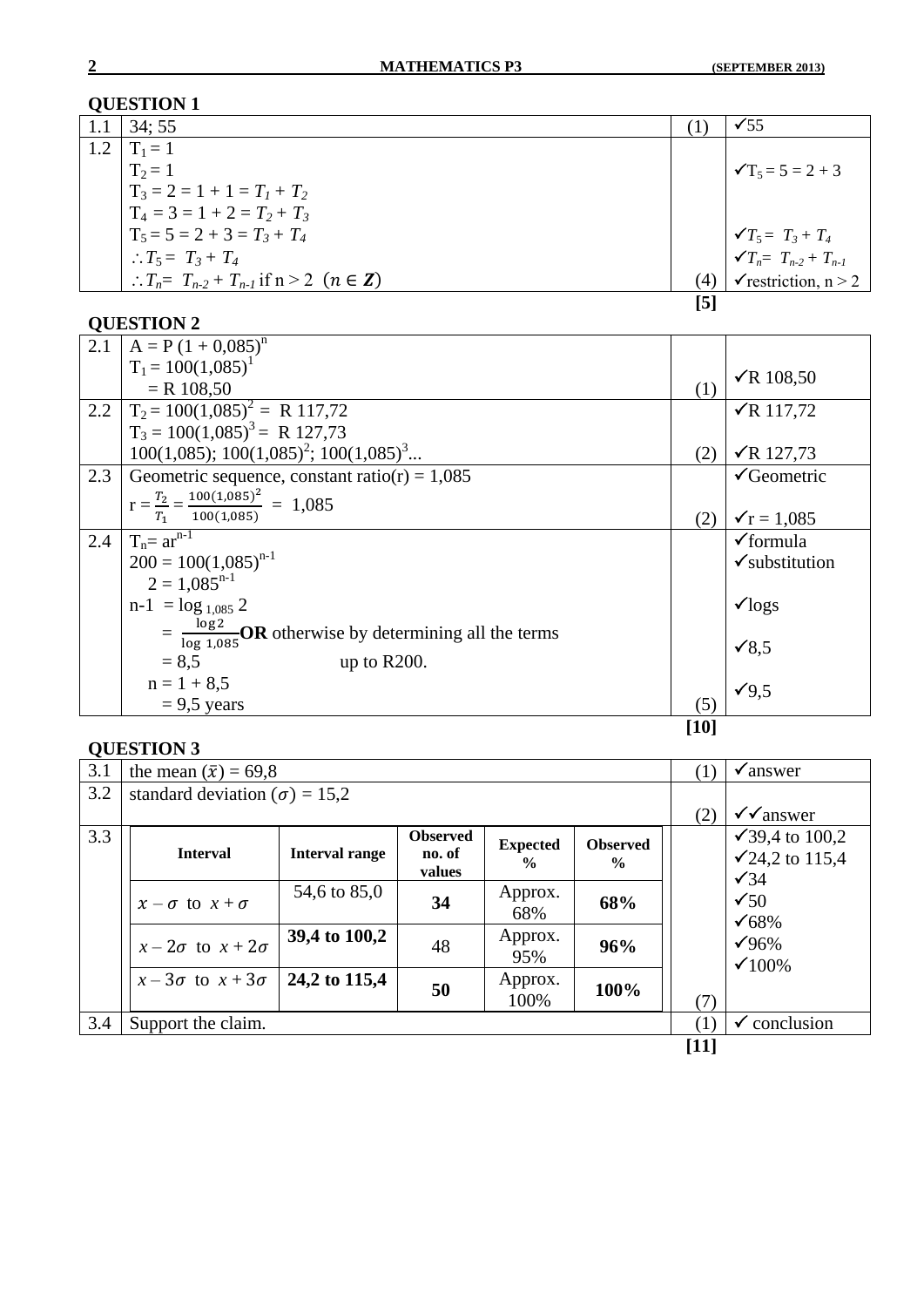| 4.1 | 4.1.1 | For mutually exclusive events:                                                                                                                                        |     |                                                                                                                    |
|-----|-------|-----------------------------------------------------------------------------------------------------------------------------------------------------------------------|-----|--------------------------------------------------------------------------------------------------------------------|
|     |       | $P(A) + P(B) = P(A \cup B)$ or $P(A \cap B) = 0$<br>$\frac{2}{3} + \frac{1}{4} = \frac{11}{12}$<br>$\frac{8+3}{12} = \frac{11}{12}$                                   |     | √probability<br>rule                                                                                               |
|     |       |                                                                                                                                                                       |     | $\checkmark$ substitution                                                                                          |
|     |       | $\therefore$ P(A) + P(B) = P(A $\cup$ B)                                                                                                                              |     | $\checkmark$ conclusion                                                                                            |
|     |       | $\therefore$ mutually exclusive events                                                                                                                                | (3) |                                                                                                                    |
|     | 4.1.2 | A<br>B                                                                                                                                                                |     | $\checkmark$ A only/ B<br>only                                                                                     |
|     |       | $rac{2}{3}$<br>$\frac{1}{4}$<br>$\frac{1}{12}$                                                                                                                        |     | $\checkmark$ A $\cup$ B                                                                                            |
|     |       |                                                                                                                                                                       |     | $\checkmark$ (A $\cup$ B)'                                                                                         |
|     |       |                                                                                                                                                                       | (3) |                                                                                                                    |
| 4.2 | 4.2.1 | $\bf{B}$<br>$\operatorname{not}\,B$<br>Total<br>30<br>$\mathbf{A}$<br>$b = 270$<br>$d = 300$<br>396<br>$e = 400$<br>$a=4$<br>not A<br>Total<br>34<br>700<br>$c = 666$ |     | $\checkmark$ a = 4<br>$\checkmark$ b = 270<br>$\checkmark$ c = 666<br>$\checkmark$ d = 300<br>$\checkmark$ e = 400 |
|     | 4.2.2 | For independent events:                                                                                                                                               | (5) |                                                                                                                    |
|     |       | $P(A) \times P(B) = P(A \cap B)$                                                                                                                                      |     |                                                                                                                    |
|     |       | $P(A) = \frac{300}{700} = \frac{3}{7}$                                                                                                                                |     | $\checkmark$ probability<br>rule                                                                                   |
|     |       | $P(B) = \frac{34}{700} = \frac{17}{350}$                                                                                                                              |     | $\checkmark$ substitution                                                                                          |
|     |       | $P(A \cap B) = \frac{30}{700} = \frac{3}{70}$                                                                                                                         |     |                                                                                                                    |
|     |       | $\therefore P(A) \times P(B) = \frac{3}{7} \times \frac{17}{350}$                                                                                                     |     | $\sqrt{\frac{51}{2450}}$                                                                                           |
|     |       | $=\frac{51}{2450}$<br>$\therefore$ P(A) $\times$ P(B) $\neq$ P(A $\cap$ B)                                                                                            |     |                                                                                                                    |
|     |       | $\therefore$ dependent events                                                                                                                                         | (4) | $\checkmark$ dependent                                                                                             |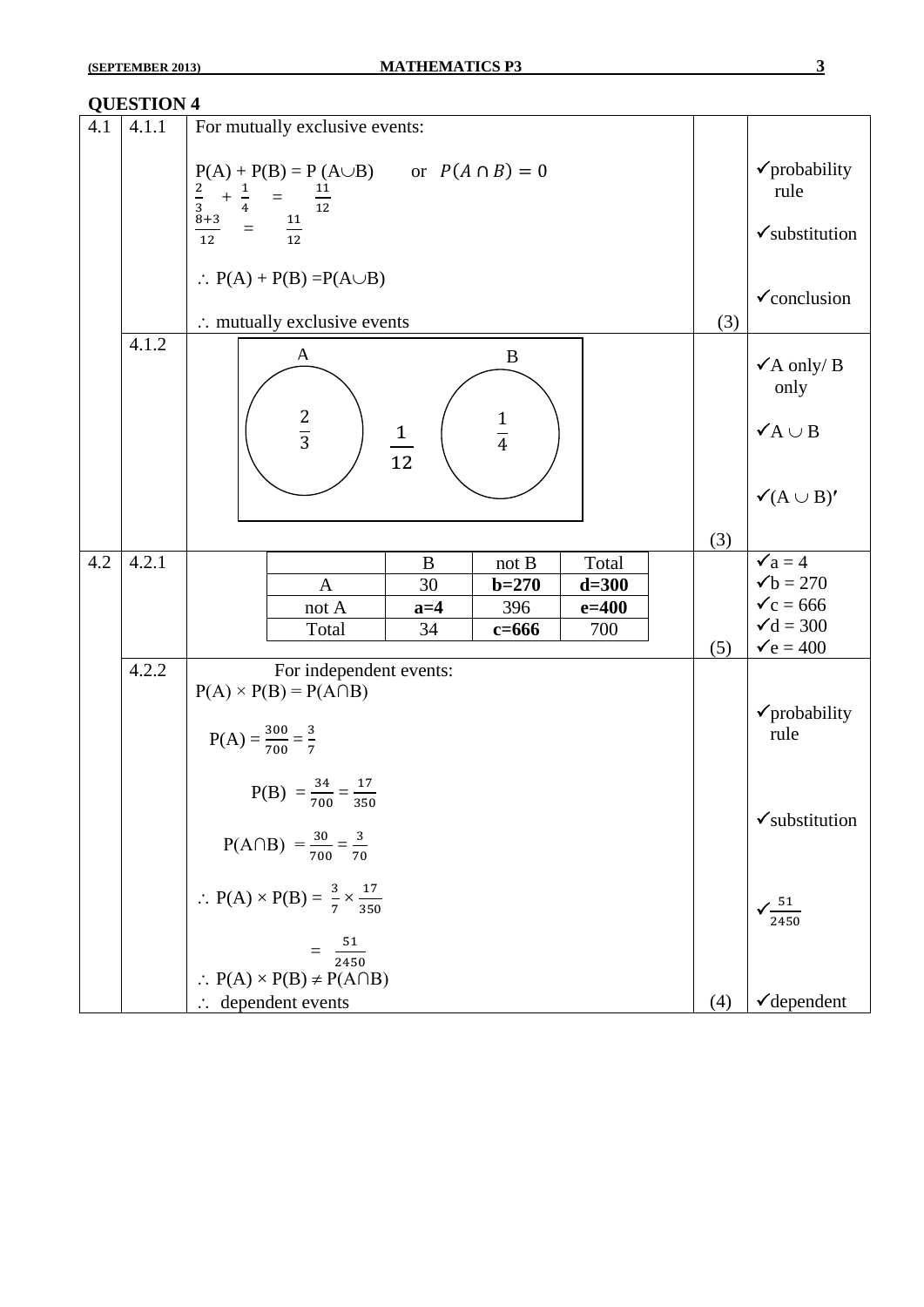

| 5.1          | $15! = 5 \times 4 \times 3 \times 2 \times 1$                                            |                                                                                                                                                     |     | $\sqrt{5!}$                                                                                   |  |
|--------------|------------------------------------------------------------------------------------------|-----------------------------------------------------------------------------------------------------------------------------------------------------|-----|-----------------------------------------------------------------------------------------------|--|
|              | $= 120$                                                                                  |                                                                                                                                                     | (2) | $\times$ 120                                                                                  |  |
| 5.2          | $^5C_3 =$<br>OR otherwise by writing out the possibilities.<br>$3!(5-3)!$                |                                                                                                                                                     |     | $\sim$ 5!<br>$3!(5-3)!$                                                                       |  |
|              | $5 \times 4 \times 3 \times 2 \times 1$<br>$(3 \times 2 \times 1)(2 \times 1)$<br>$= 10$ | 5.2 (Alternative)<br>$1 \t2 \t3 \t4 \t5 \t6 \t7 \t8 \t9 \t10$<br>Post 1: A AAAAA B BB C<br>Post 2: B BB C C D C C D D<br>Post 3: C D E D E E D E EE |     | $5 \times 4 \times 3 \times 2 \times 1$<br>$(3 \times 2 \times 1)(2 \times 1)$<br>$\times$ 10 |  |
|              |                                                                                          |                                                                                                                                                     | (3) |                                                                                               |  |
| <b>NOTE:</b> |                                                                                          | According to the NCS the solutions to data-handling problems should be done with the use                                                            |     |                                                                                               |  |
|              | of a calculator. The alternative is to use the pen and paper method.                     |                                                                                                                                                     |     |                                                                                               |  |

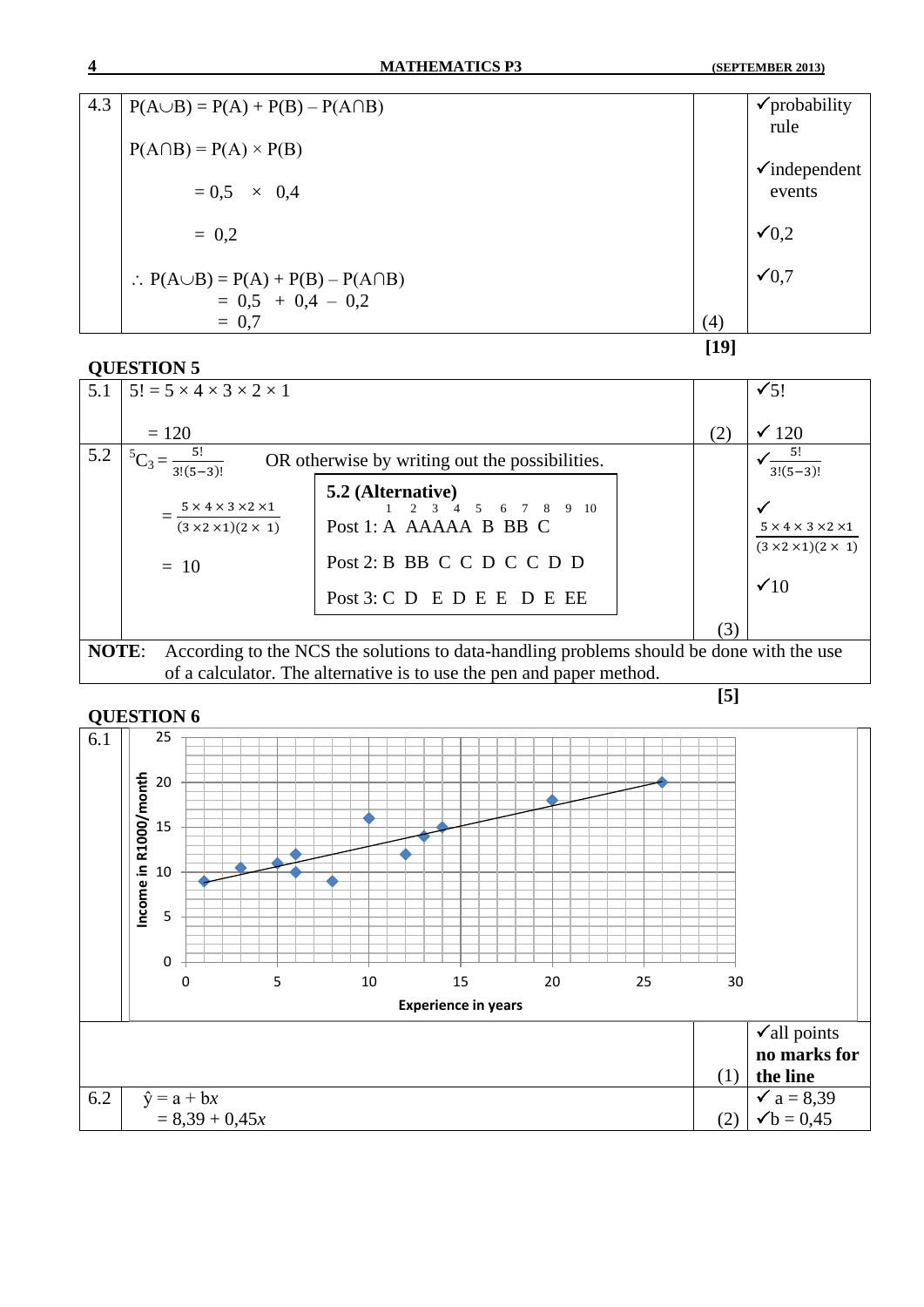| 6.3 | $\bar{x} = 10,33$                    |                                                                             |        | $\sqrt{\overline{x}} = 10,33$ |
|-----|--------------------------------------|-----------------------------------------------------------------------------|--------|-------------------------------|
|     | $\bar{v} = 13,04$                    |                                                                             |        |                               |
|     | $\hat{v} = a + bx$                   |                                                                             |        | $\sqrt{y} = 13,04$            |
|     | $13,04 = 8,39 + 0,45(10,33)$         |                                                                             |        |                               |
|     | $= 13,0385$                          |                                                                             |        | $\checkmark$ substitution     |
|     | $= 13,04$                            |                                                                             | (3)    |                               |
| 6.4 | $\hat{y} = 8,39 + 0,45(35)$          |                                                                             |        |                               |
|     | $= 24,14$                            |                                                                             |        | $\checkmark$ substitution     |
|     | $\therefore$ R24 140/month           |                                                                             | (2)    | $\checkmark$ answer           |
| 6.5 | Yes, Experience justifies his salary |                                                                             |        | $\sqrt{Y}$ es/No              |
|     | <b>OR</b>                            |                                                                             |        | $\checkmark$ reason           |
|     |                                      | No, he/she could be beyond his/her retirement and not an effective teacher. | (2)    |                               |
| 6.6 | $\hat{y} = 8,39 + 0,45(12)$          |                                                                             |        | $\sqrt{R13790}$               |
|     | $= 13,79$                            | Previous employment history                                                 |        | $\checkmark$                  |
|     | $\therefore$ R13 790                 | Qualifications relevant to the position                                     |        | Any factor                    |
|     |                                      | (Any appropriate factor)                                                    | (2)    |                               |
|     |                                      |                                                                             | $[12]$ |                               |

### **\* FOR QUESTIONS 7 TO 10 FOLLOW CANDIDATE'S REASONING \***

| $\circ$ | <b>Construction: Draw diameter</b><br>EH and join H and F.<br>To prove : $F\hat{E}G = \hat{D}$<br>Proof: $\hat{E}_1 + \hat{E}_2 = 90^\circ$ diameter<br>$\perp$ tangent<br>$E\widehat{F}H = 90^{\circ} \angle$ in a semi-<br>circle<br>$\therefore \widehat{E}_1 + \widehat{H} = 90^\circ$ $\angle$ s of $\triangle$ HFE =<br>$180^\circ$<br>$\therefore \widehat{E}_2 = \widehat{H}$<br>but $\hat{D} = \hat{H}$ subtended by<br>ΕF<br>$\therefore \hat{E}_2 = \hat{D}$ both $\angle s = \hat{H}$<br>$\therefore$ FÊG= $\widehat{D}$<br>OR otherwise (Many alternative | construction<br>$\checkmark$ statement/<br>reason<br>$\checkmark$ statement/<br>reason<br>$\checkmark$ statement/<br>reason<br>$\checkmark$ statement/<br>reason<br>$\checkmark$ statement/<br>reason |
|---------|------------------------------------------------------------------------------------------------------------------------------------------------------------------------------------------------------------------------------------------------------------------------------------------------------------------------------------------------------------------------------------------------------------------------------------------------------------------------------------------------------------------------------------------------------------------------|-------------------------------------------------------------------------------------------------------------------------------------------------------------------------------------------------------|
|         | proofs)                                                                                                                                                                                                                                                                                                                                                                                                                                                                                                                                                                | $\checkmark$ conclusion                                                                                                                                                                               |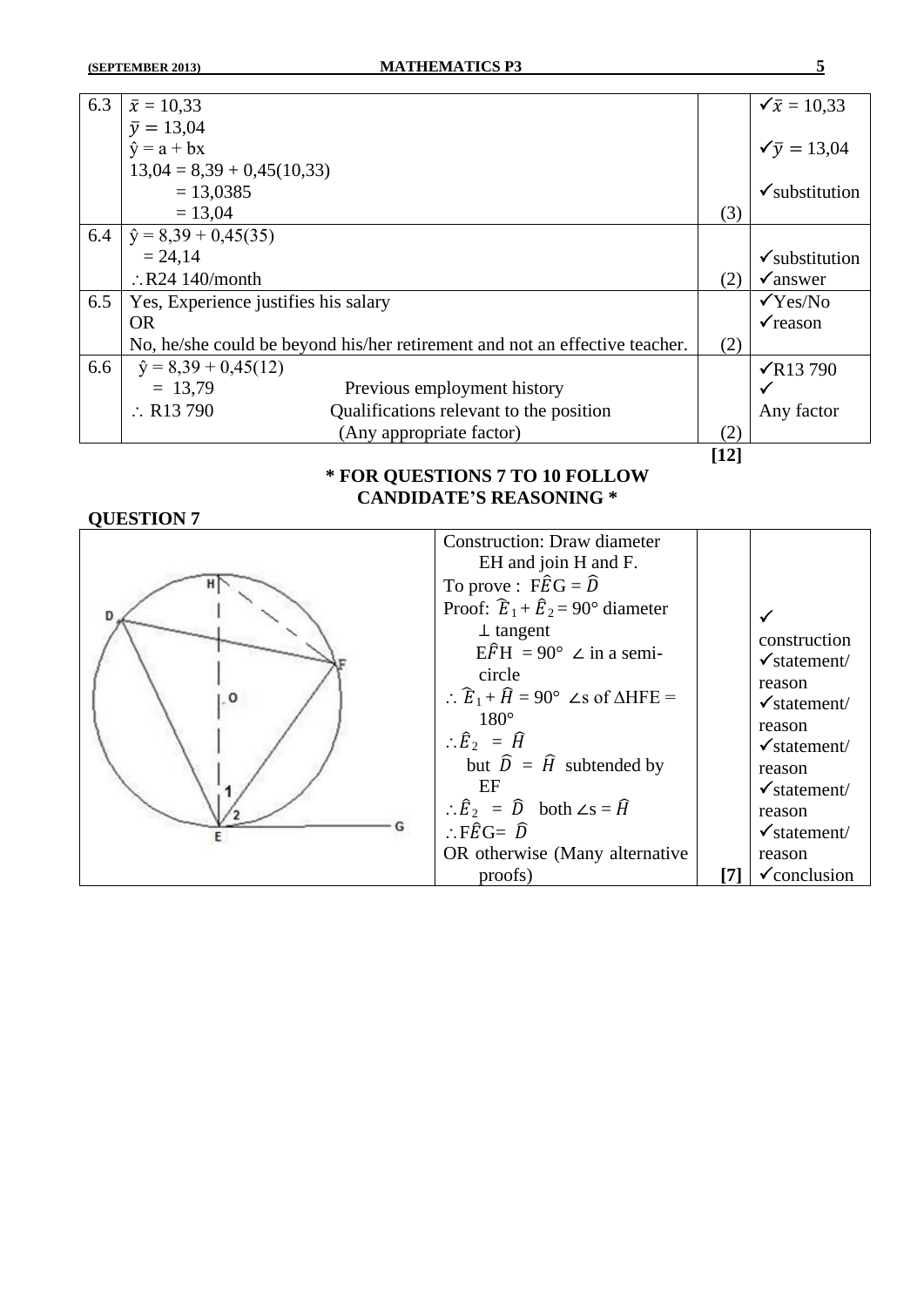| D                                                                                                       |                                                                |
|---------------------------------------------------------------------------------------------------------|----------------------------------------------------------------|
| 8.1<br>8.1.1 $A\hat{C}D = A\hat{B}C = x$ tangent/chord                                                  | $\checkmark$ statement/reason<br>$\checkmark$ statement/reason |
| $B\hat{C}A = A\hat{B}C = x$ AB = AC, given<br>: $A\hat{C}D = B\hat{C}A$                                 |                                                                |
| (2)                                                                                                     |                                                                |
| 8.1.2 In $\triangle ABC$ :<br>$\hat{A} = 180^\circ - 2x$ sum of the $\angle$ 's of $\Delta = 180^\circ$ | $\checkmark$ statement/reason                                  |
| $B\hat{O}C = 2(180^{\circ} - 2x)$ $\angle$ at centre = 2 $\times$ circum. $\angle$                      | $\checkmark$ statement/reason                                  |
| $= 360^{\circ} - 4x$<br>In ΔOBC:                                                                        |                                                                |
| $\widehat{OBC} = \widehat{OCB}$ $OB = OC$ , radii                                                       | $\checkmark$ statement/reason                                  |
| $=\frac{180^{\circ}-(360^{\circ}-4x)}{2}$ sum of the $\angle'$ s of $\Delta = 180^{\circ}$              | $\checkmark$ answer                                            |
| $= 2x - 90^{\circ}$<br>(4)                                                                              |                                                                |
| Q<br>8.2<br>21<br>D<br>$\overline{\mathsf{R}}$<br>А                                                     |                                                                |
| 8.2.1<br>$\hat{A}_1 = 21^\circ$<br>8.2<br>$AO = BO$ , radii                                             | $\checkmark$ statement/reason                                  |
| $\hat{A}_2 = \hat{A}_1 = 21^{\circ}$<br>$BC = CD$ , given<br>$\hat{B}_3$ or $\hat{D}_2 = 21^\circ$      | $\checkmark$ statement/reason<br>$\checkmark$ statement/reason |
| tangent/chord<br>$\widehat{D}_4 = 21^{\circ}$<br>$OA = OD$ , radii<br>(3)                               | (any three)                                                    |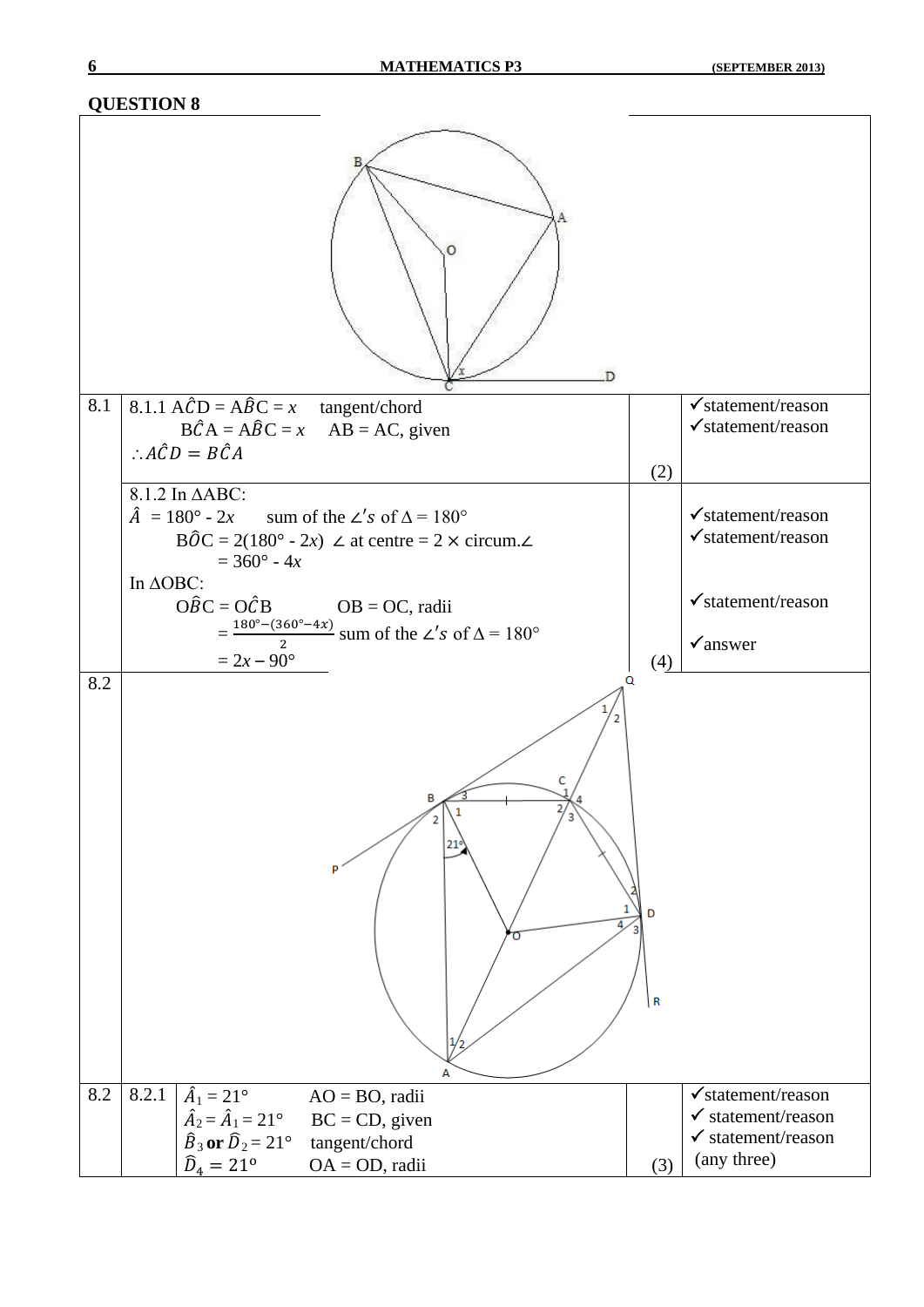| 8.2.2 | $\widehat{OBQ} = 90^{\circ}$ radius $\perp$ tangent                                         |      | $\checkmark$ statement/reason             |
|-------|---------------------------------------------------------------------------------------------|------|-------------------------------------------|
|       | $\widehat{ODQ} = 90^{\circ}$ radius $\perp$ tangent                                         |      |                                           |
|       | $\therefore$ OBQ + ODQ = 180°                                                               |      | $\checkmark$ conclusion                   |
|       | Opposite angles are supplementary                                                           |      |                                           |
|       | $\Rightarrow$ BODQ is a cyclic quad.                                                        | (2)  |                                           |
| 8.2.3 | $\hat{C}_4 = \hat{A}_2 + A\hat{D}C$ ext. $\angle$ of $\Delta$ = sum of opp. int. $\angle$ s |      | $\checkmark$ statement/reason             |
|       | $= 21^{\circ} + 90^{\circ}$                                                                 |      |                                           |
|       | $= 111^{\circ}$                                                                             |      |                                           |
|       | $\therefore \hat{Q}_2 = 48^\circ$ sum of the $\angle$ 's of $\Delta = 180^\circ$            | (2)  | $\sqrt{a}$ nswer                          |
| 8.2.4 | $\hat{C}_1 = 111^\circ$ ext. $\angle$ of $\Delta$ = sum of opp. int. $\angle$ s             |      | $\checkmark$ statement/reason             |
|       | $\hat{Q}_1 = 48^\circ$ sum of the $\angle$ 's of $\Delta = 180^\circ$                       |      |                                           |
|       | $\therefore \hat{Q}_1 = \hat{Q}_2 = 48^\circ$                                               |      |                                           |
|       | $\therefore$ AQ bisects P $\hat{Q}R$                                                        |      | $(2)   \sqrt{Q_1} = \hat{Q}_2 = 48^\circ$ |
|       |                                                                                             | [15] |                                           |

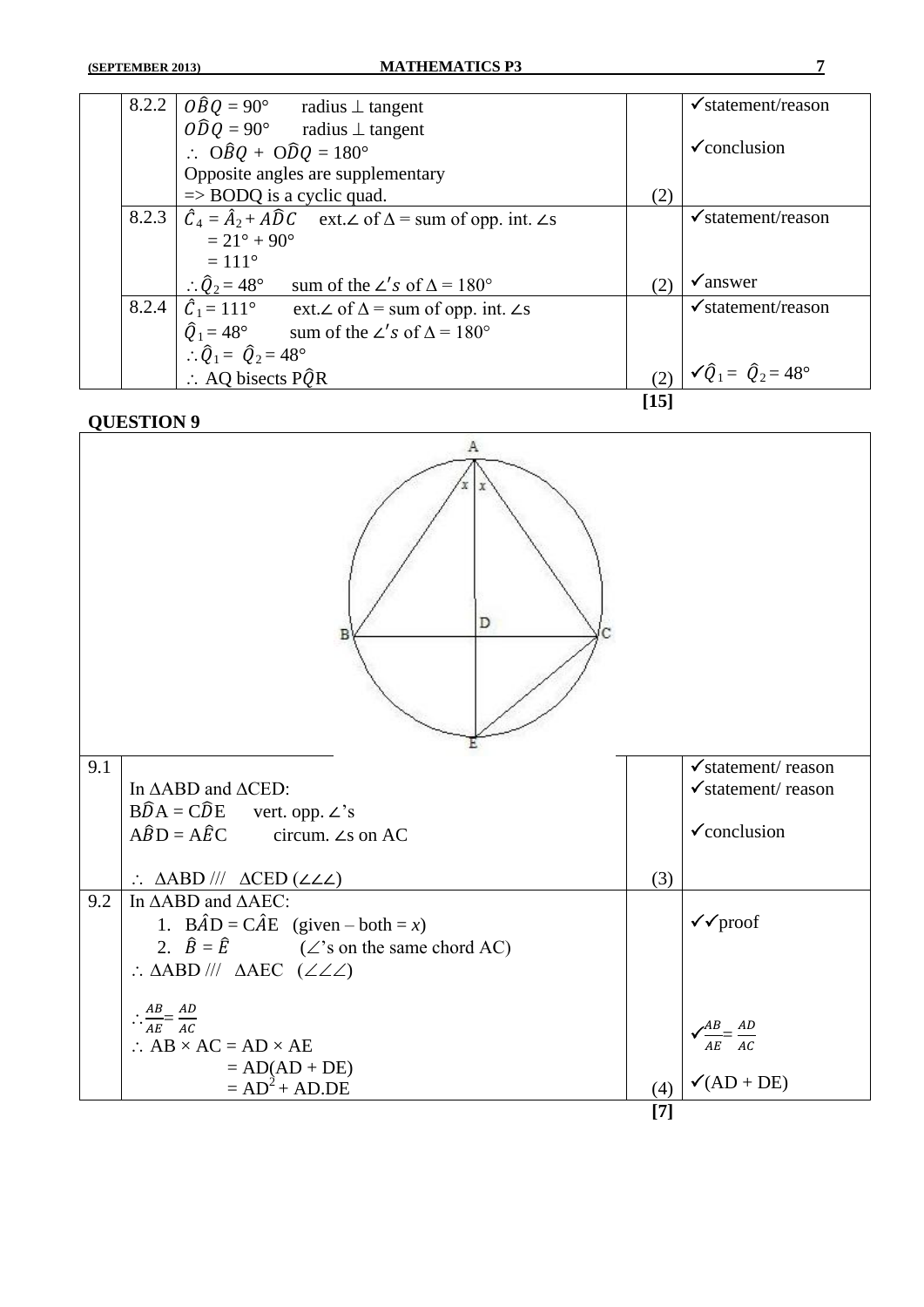|          | 3m<br>3k<br>2m<br>$\mathbb{R}$<br>P<br>2k<br>$5\mathrm{m}$                                                |     |                                                      |
|----------|-----------------------------------------------------------------------------------------------------------|-----|------------------------------------------------------|
| $10.1\,$ | $\frac{AR}{AB} = \frac{3k}{5k}$<br>$\therefore \frac{AS}{SP} = \frac{3}{2}$<br>given<br>$RS \parallel BP$ | (2) | $\checkmark$ statement/reason<br>$\checkmark$ answer |
| $10.2\,$ | $AS = 3m$ and $AP = 5m$ :                                                                                 |     | $\blacklozenge$                                      |
|          | $\therefore AP = PC = 5m$ P is the midpoint                                                               |     | $PC = 5m$                                            |
|          | $\therefore \frac{AS}{SC} =$                                                                              |     |                                                      |
|          | $\frac{3m}{7m}$ $\frac{3m}{7}$                                                                            |     |                                                      |
|          |                                                                                                           | (2) | $\checkmark$ answer                                  |
| $10.3\,$ | RT<br>2m                                                                                                  |     | $\checkmark$ answer                                  |
|          | $\overline{TC}$<br>$\frac{5m}{2}$                                                                         |     |                                                      |
|          | 5                                                                                                         | (1) |                                                      |
| 10.4     | $\frac{1}{2}$ TC.PC sin C <sub>1</sub><br>$Area\ \Delta TPC$                                              |     |                                                      |
|          | $\frac{1}{2}$ RC.SC sin $C_1$<br>$Area\,\Delta\,RSC$                                                      |     | $\checkmark$ formula                                 |
|          | $=\frac{7}{100}$<br>$\frac{7C.PC}{RCC}$<br>$=\frac{5 \times 5}{7 \times 7}$<br>$=\frac{25}{49}$           |     |                                                      |
|          |                                                                                                           |     | $\checkmark$ correct ratio                           |
|          |                                                                                                           |     | $\checkmark$ substitution                            |
|          |                                                                                                           | (4) | $\checkmark$ answer                                  |
|          |                                                                                                           | [9] |                                                      |
|          |                                                                                                           |     |                                                      |

**TOTAL: 100**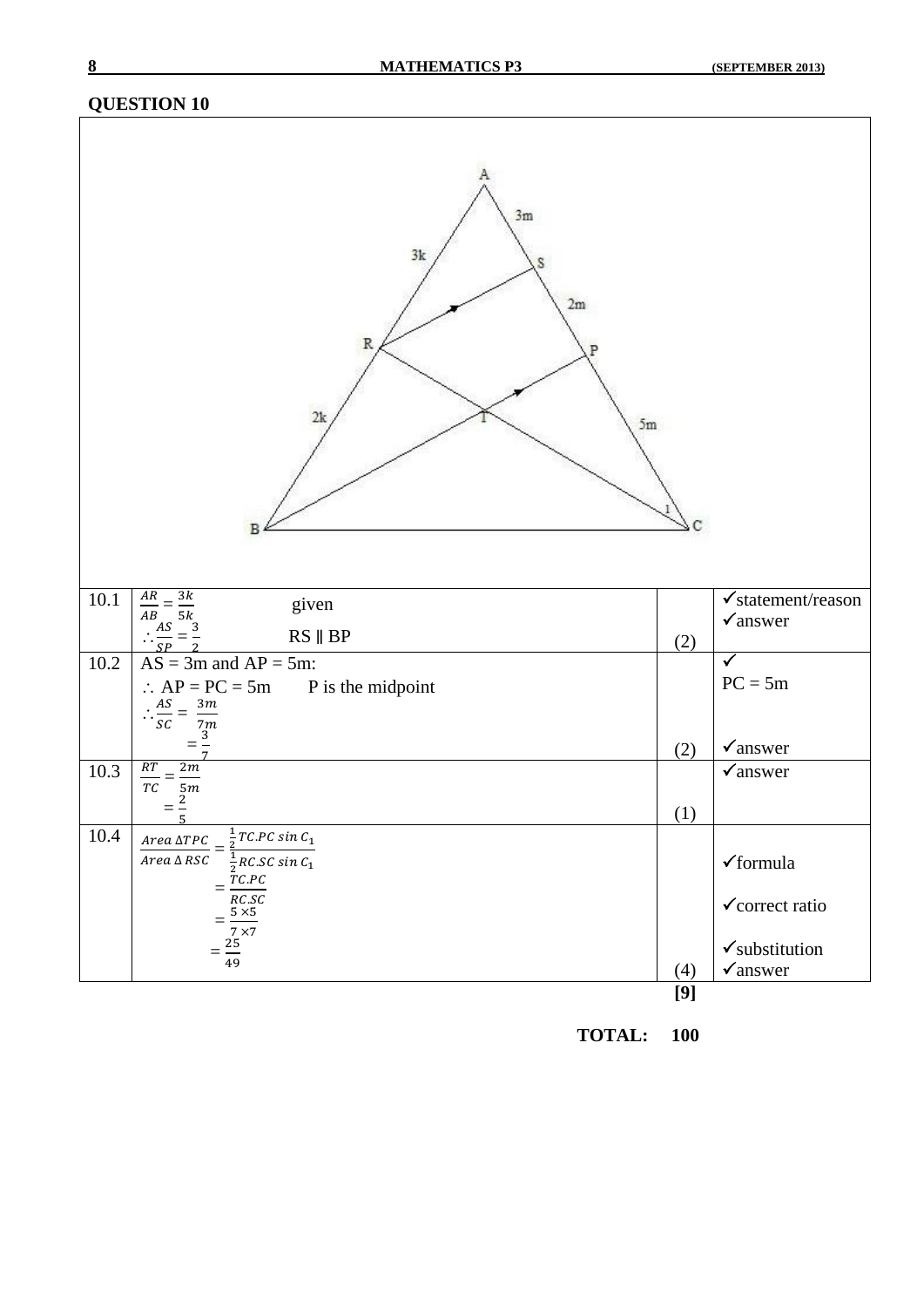

**1001 •• 100 Little Property**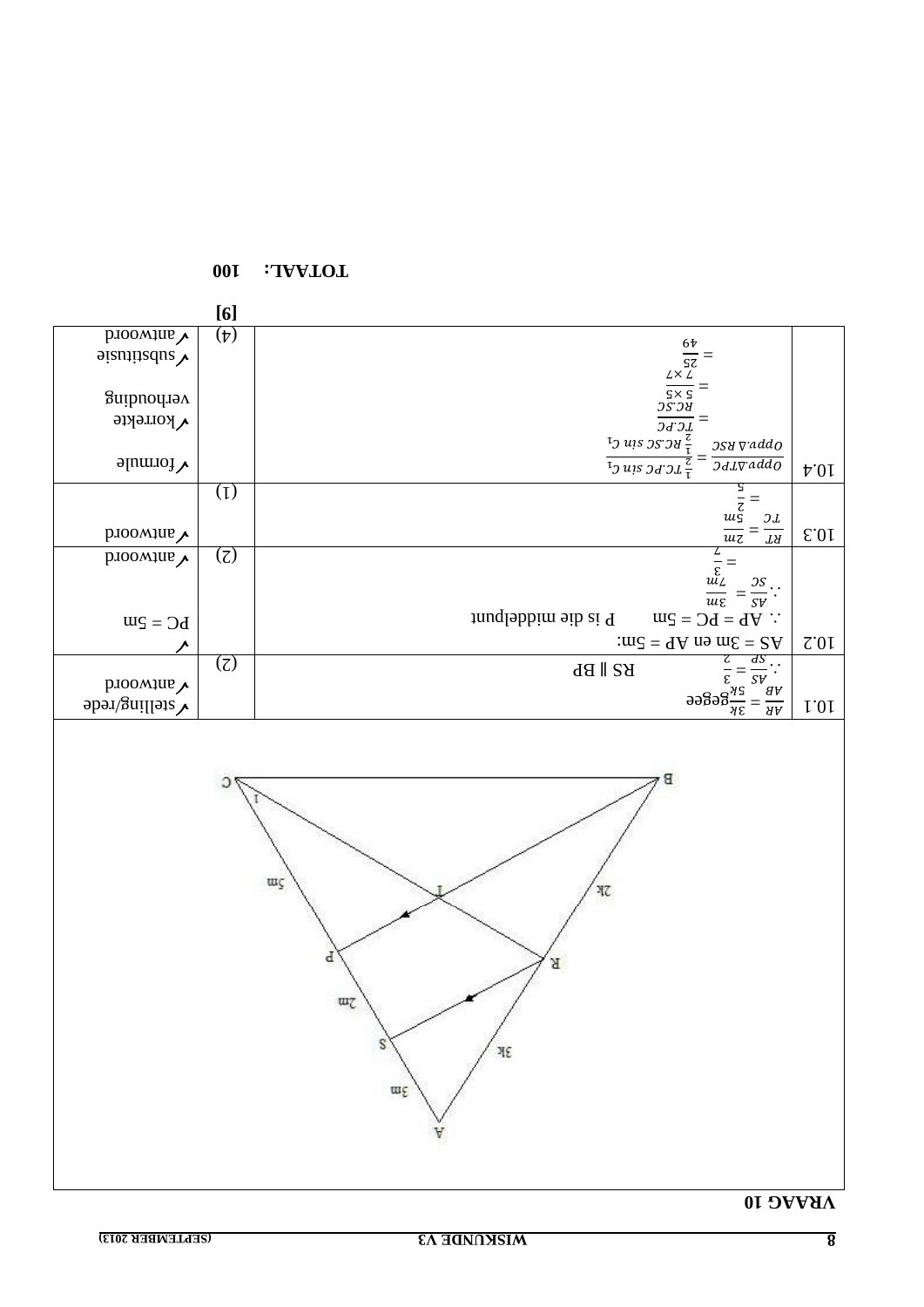**9 VRAAG** 

|                                                                | [s <sub>L</sub> ] |                                                                                                                   |                                              |
|----------------------------------------------------------------|-------------------|-------------------------------------------------------------------------------------------------------------------|----------------------------------------------|
| $\sqrt{0}$ <sup>1</sup> = $\sqrt{0}$ <sup>2</sup> = $\sqrt{0}$ | (7)               | $\therefore$ AQ halveer PÔR                                                                                       |                                              |
|                                                                |                   | $\therefore \mathbf{Q}^1 = \mathbf{Q}^2 = \mathbf{d}8$                                                            |                                              |
|                                                                |                   | $0.8t = 10$<br>$_{\circ}$ 08 I = $\nabla$ ues $\partial_{1}$ $\overline{z}$ ues uos                               |                                              |
| $\gamma$ stelling/rede                                         |                   | buite. $\Delta$ of $\Delta$ = som van teenbinne. $\Delta$ e<br>$\mathcal{C}^{\mathrm{I}}$ = 111.                  | $\overline{v}$ $\overline{c}$ $\overline{8}$ |
| $p_{100M10}$                                                   | (7)               | $-8t = \xi \hat{Q}$ :<br>$_{\circ}$ 08 I = $\nabla$ ues $\partial$ , $\overline{z}$ ues uos                       |                                              |
|                                                                |                   | $\circ$ I I I =                                                                                                   |                                              |
|                                                                |                   | $-51$ <sub>o</sub> + $-61$                                                                                        |                                              |
| $\gamma$ stelling/rede                                         |                   | $Q^{\dagger} = \tilde{A}^{\dagger} + \tilde{A}Q$<br>buite. $\angle$ van $\Delta =$ som van teen. binne $\angle$ e | EZ.8                                         |
|                                                                | (7)               | $\Rightarrow$ BODQ is 'n koordevierhoek.                                                                          |                                              |
|                                                                |                   | Teenoorstaande hoeke is supplementêre hoeke                                                                       |                                              |
| $\sqrt{\text{gevol}}$ gnikking                                 |                   | $0.081 = \partial Q + \partial Q$                                                                                 |                                              |
|                                                                |                   | $\pi$ /hast $\perp$ aniber $\sim$ 00 = 900                                                                        |                                              |
| $\sqrt{\text{equ}}$                                            |                   | $\alpha$ radius $\pm$ raaklyn<br>$0.06 = \partial g \overline{\partial}$                                          | 7.7.8                                        |



 $\frac{[L]}{(\dagger)}$ 

 $(\phi)$   $=$  AD.DE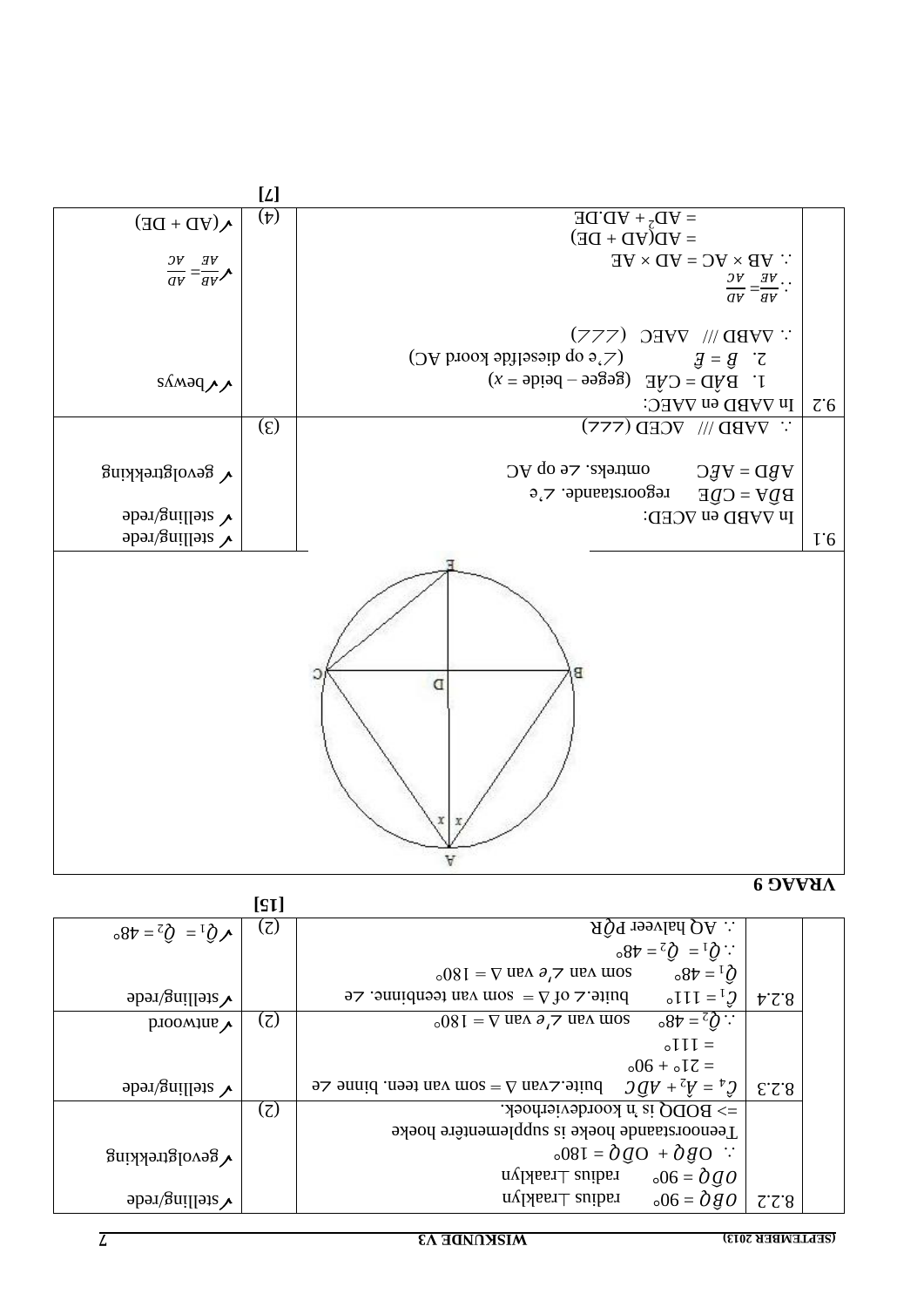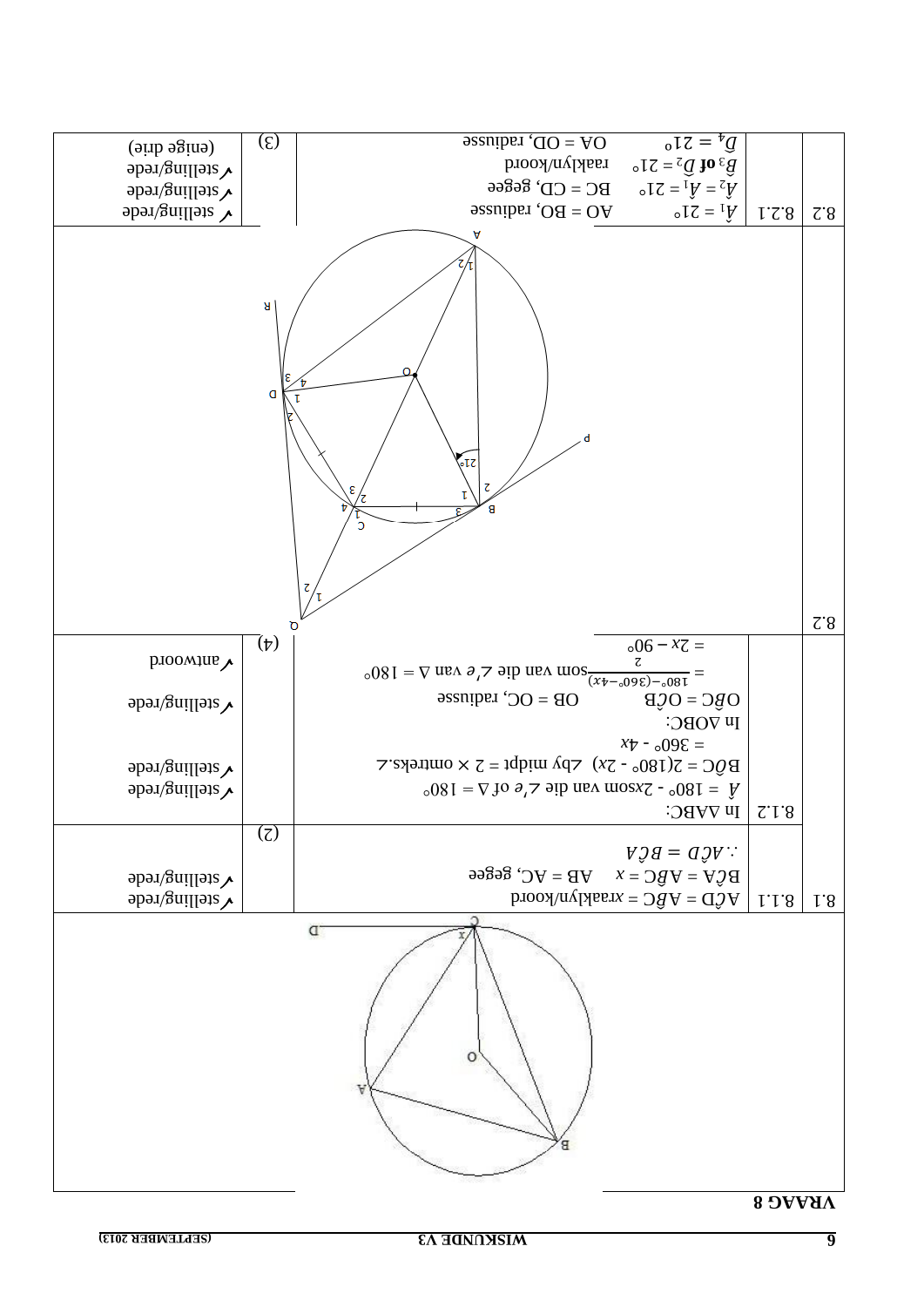**7 VRAAG** 

| Enige faktor                                         |                  | Sister and Malikasies to the posisional setting to say in the position<br>.097519 |               |
|------------------------------------------------------|------------------|-----------------------------------------------------------------------------------|---------------|
|                                                      |                  | $V$ orige werksgeskiedenis<br>$6L^{\prime}\mathcal{E}I =$                         |               |
| <b>VR13790</b>                                       |                  | $(21)$ St' $0 + 6$ E' $8 = 6$                                                     | 9.0           |
|                                                      | (7)              | wees.                                                                             |               |
| $\Delta$ rede                                        |                  | Nee, hy/sy kan verby sy/haar aftrede wees en 'n oneffektiewe onderwyser           |               |
| $\sqrt{1gN}$ ee                                      |                  | Ja, Ondervinding regverdig sy salaris OF                                          | $\zeta$ .0    |
| prooving $\lambda$                                   | (7)              | $\therefore$ R24 140/maand                                                        |               |
| $\gamma$                                             |                  | $\forall$ I' $\forall$ $\zeta$ =                                                  |               |
|                                                      |                  | $(\xi \xi) \xi^0 + 6 \xi^0 = 8$                                                   | $\uparrow$ .9 |
|                                                      | $(\mathfrak{L})$ | $\forall$ 0' $\epsilon$ <sub>I</sub> =                                            |               |
| $\frac{1}{2}$                                        |                  | $S8E0'EI =$                                                                       |               |
|                                                      |                  | $(\xi \xi' 0I) \xi \psi' 0 + 6 \xi' 8 = \psi 0' \xi I$                            |               |
| $\psi$ = 13,04                                       |                  | $XQ + B = \Lambda$                                                                |               |
|                                                      |                  | $\forall 0 \in I = \underline{\Lambda}$                                           |               |
| $\mathcal{E}\mathcal{E}'0I = \mathbf{\underline{x}}$ |                  | $\mathcal{E}\mathcal{E}'0I = \underline{x}$                                       | E.9           |

#### **TOT 10 VOLG 7 VIR VRAAG \* \* KANDIDATE SE REDENASIE**

 $(Em)$ ge toepaslike faktor (2)

**[12]**

| trekking                 | [L] | pe <i>n</i> Aae)                                                                                |         |
|--------------------------|-----|-------------------------------------------------------------------------------------------------|---------|
| $\sqrt{2}$ evolg-        |     | Of andersins (Baie alternatione                                                                 |         |
| $\gamma$ stelling/rede   |     | $Q = DJH$ .                                                                                     |         |
| $\gamma$ stelling/rede   |     | $\hat{H} = 92$ obeide $\hat{H} = \hat{H}$                                                       |         |
| $\sqrt{2}$ stelling/rede |     | EЕ                                                                                              |         |
| $\sqrt{2}$ stelling/rede |     | maar $\hat{D} = \hat{H}$ onderspan deur EF                                                      |         |
| $\gamma$ stelling/rede   |     | $H = z \overline{g}$ :                                                                          |         |
| $\sqrt{$ konstruksie     |     | 008I                                                                                            |         |
|                          |     | $\therefore$ $\hat{E}_1 + \hat{H} = 90^\circ$ $\leq \text{e of AHE} =$                          | $\circ$ |
|                          |     | <b>Sirkel</b>                                                                                   |         |
|                          |     |                                                                                                 |         |
|                          |     | EFH = $90^\circ$ cin n semi-                                                                    |         |
|                          |     | $ny$ lass $y \perp ny$ lləbbim                                                                  |         |
|                          |     | Bewys: $\mathbf{\tilde{E}}_1 + \mathbf{\tilde{E}}_2 = 90^\circ$                                 |         |
|                          |     | $\widehat{\mathbb{G}} = \widehat{\mathbb{G}}$ and $\widehat{\mathbb{G}} = \widehat{\mathbb{D}}$ |         |
|                          |     | EH en verbind H en F.                                                                           |         |
|                          |     | Konstruksie: Teken middellyn                                                                    |         |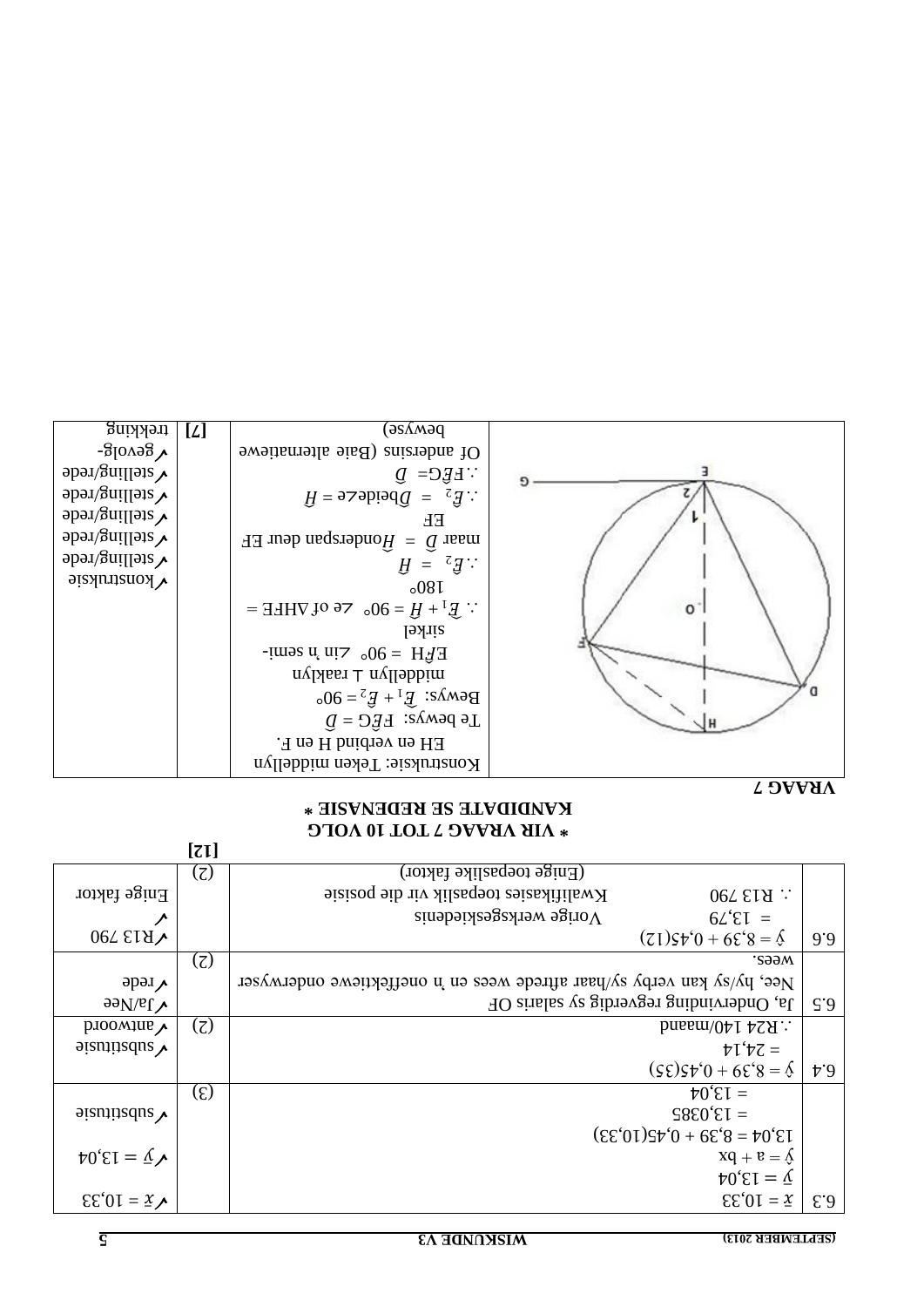



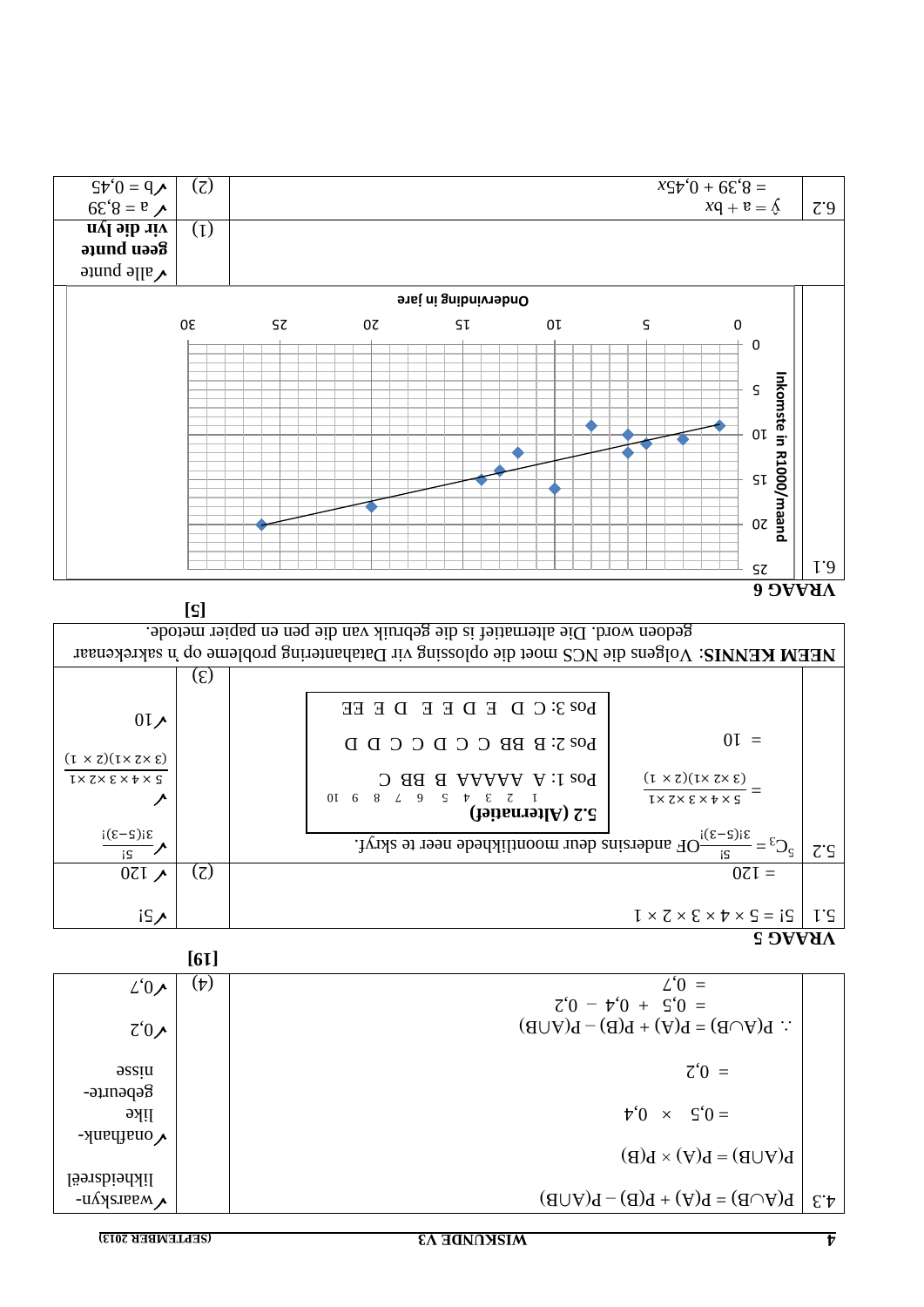| $\sqrt{4}$ afhanklik                    | $(\dag)$      | $\therefore$ afhanklike gebeurtenisse<br>$\therefore$ P(A) × P(B) ≠ P(A∩B)                            |        |                                   |  |  |  |
|-----------------------------------------|---------------|-------------------------------------------------------------------------------------------------------|--------|-----------------------------------|--|--|--|
|                                         |               |                                                                                                       |        |                                   |  |  |  |
|                                         |               | $\frac{0S\hbar Z}{I\hbar}$<br>$\equiv$                                                                |        |                                   |  |  |  |
|                                         |               |                                                                                                       |        |                                   |  |  |  |
| $\frac{05\overline{t}z}{\overline{t}s}$ |               | $\therefore$ P(A) $\times$ P(B) = $\frac{7}{3} \times \frac{350}{12}$                                 |        |                                   |  |  |  |
|                                         |               |                                                                                                       |        |                                   |  |  |  |
|                                         |               |                                                                                                       |        |                                   |  |  |  |
|                                         |               | $\frac{62}{62} = \frac{62}{100} = (d \cap A)q$                                                        |        |                                   |  |  |  |
| $\frac{1}{2}$ signified values          |               |                                                                                                       |        |                                   |  |  |  |
|                                         |               | $B(B) = \frac{200}{34} = \frac{320}{11}$                                                              |        |                                   |  |  |  |
|                                         |               |                                                                                                       |        |                                   |  |  |  |
| likheidsreël                            |               | $\frac{1}{\epsilon} = \frac{1}{\epsilon} = \frac{1}{\epsilon}$                                        |        |                                   |  |  |  |
| V waarskyn-                             |               |                                                                                                       |        |                                   |  |  |  |
|                                         |               | $B(V) \times B(B) = B(V \cup B)$                                                                      |        |                                   |  |  |  |
|                                         |               | Vir onafhanklike gebeurtenisse:                                                                       | 7.2.4  |                                   |  |  |  |
| $\sqrt{\epsilon} = 400$                 | $(\varsigma)$ |                                                                                                       |        |                                   |  |  |  |
| $00E = P \lambda$                       |               | $999=0$<br>00L<br>$\mathcal{F}\mathcal{E}$<br><b>I</b> otaal                                          |        |                                   |  |  |  |
| 999 = $2\lambda$                        |               | $00t = 0$<br>A sin<br>96E<br>$t = 0$                                                                  |        |                                   |  |  |  |
| $0LZ = 9$                               |               | $\mathbf{V}$<br>$00E = p$<br>$0Lz=q$<br>$0\epsilon$                                                   |        |                                   |  |  |  |
| $\uparrow = \mathfrak{v}$               |               | IssioT<br>nie B<br>B                                                                                  | 1.2.1  | $\mathcal{L}^{\cdot} \mathcal{V}$ |  |  |  |
|                                         | $(\xi)$       |                                                                                                       |        |                                   |  |  |  |
|                                         |               |                                                                                                       |        |                                   |  |  |  |
| $\mathcal{N}(A \cup B)$                 |               |                                                                                                       |        |                                   |  |  |  |
|                                         |               |                                                                                                       |        |                                   |  |  |  |
|                                         |               | $\frac{z_1}{t}$                                                                                       |        |                                   |  |  |  |
| $\mathbf{A} \cap \mathbf{A}$            |               | $rac{\Sigma}{\Sigma}$<br>$\frac{\nabla}{L}$                                                           |        |                                   |  |  |  |
| $8$ sas $B$                             |               |                                                                                                       |        |                                   |  |  |  |
| $\sqrt{k}$ gsl $\sim$                   |               |                                                                                                       |        |                                   |  |  |  |
|                                         |               | $\bf B$<br>A                                                                                          | 7.1.4  |                                   |  |  |  |
|                                         | $(\xi)$       | $\cdot$ : onderling uitsluitike gebentenisse                                                          |        |                                   |  |  |  |
| trekking                                |               |                                                                                                       |        |                                   |  |  |  |
| $\sqrt{86}$ 0018-                       |               | $\therefore$ P(A) + P(B) = P(A $\cup$ B)                                                              |        |                                   |  |  |  |
|                                         |               |                                                                                                       |        |                                   |  |  |  |
| $\frac{1}{2}$                           |               |                                                                                                       |        |                                   |  |  |  |
|                                         |               | $\frac{27}{27} = \frac{27}{11}$<br>$\frac{27}{11} = \frac{13}{11}$<br>$\frac{13}{11} = \frac{13}{11}$ |        |                                   |  |  |  |
| -heidsreël                              |               |                                                                                                       |        |                                   |  |  |  |
| <i><b>Vuaarskynlik</b></i>              |               | $P(A) + P(B) = P(A \cup B)$<br>$0 = (d \cup \mathcal{V})d$<br><b>JO</b>                               |        |                                   |  |  |  |
|                                         |               |                                                                                                       |        |                                   |  |  |  |
|                                         |               | $\Lambda$ ir onderling uitsluitlike gebeurtenisse:                                                    | 1.1.4  | $l^{\dagger}$                     |  |  |  |
|                                         |               |                                                                                                       | VRAAG4 |                                   |  |  |  |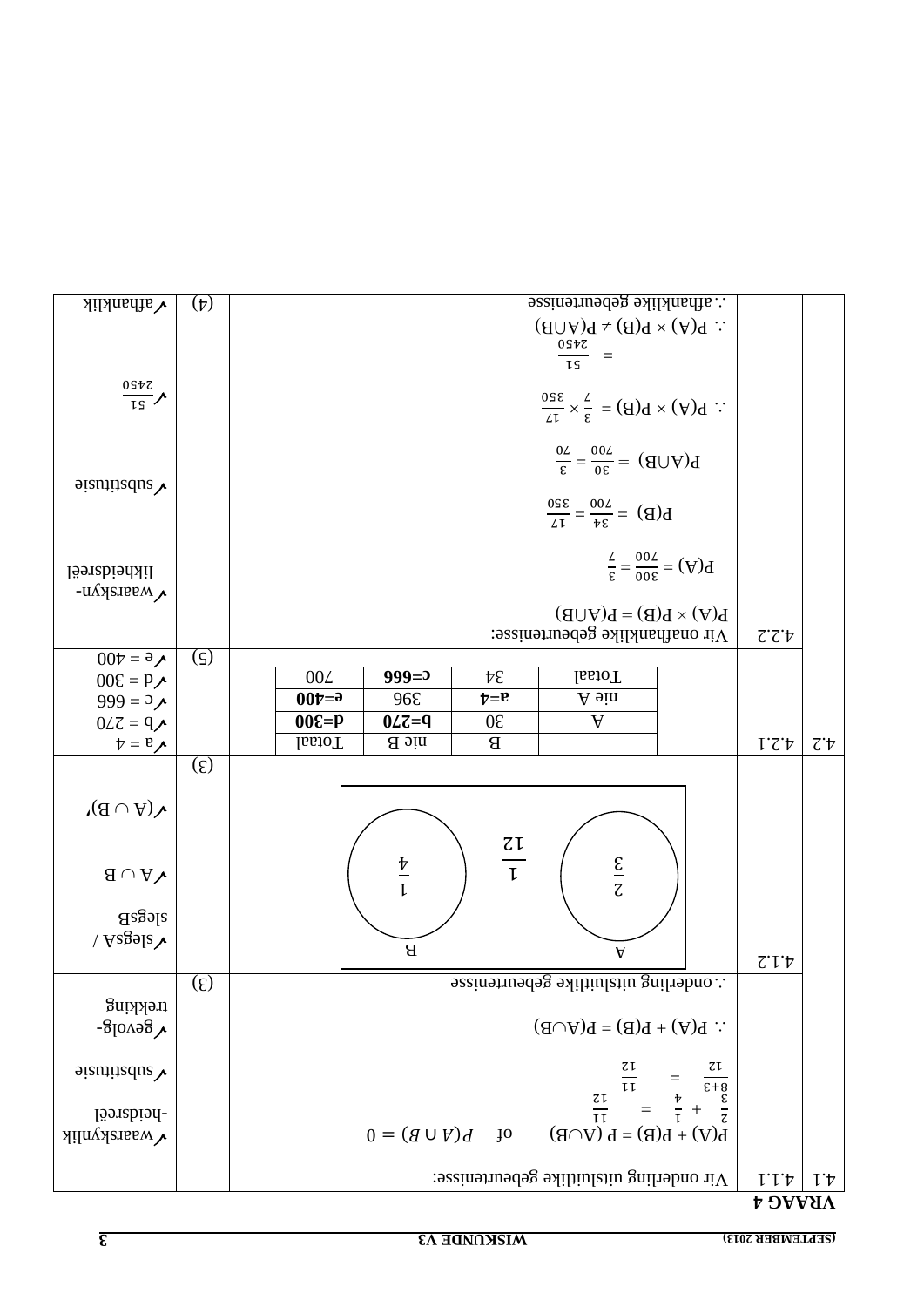#### **1 VRAAG**   $55^\circ$ ; 55  $11$  34; 55  $11$  $I = \frac{1}{2}T$   $\boxed{C.I}$  $\mathcal{E} + \mathcal{Z} = \mathcal{S} = \mathcal{S} \mathbf{I}$  $Z_L + I_L = I + I = Z = \mathcal{E}_L$  $\mathcal{L}I + \mathcal{L}I = \mathcal{L} + I = \mathcal{L} = \mathcal{L}I$  $\mathcal{F}_L + \mathcal{F}_L = \mathcal{F}_L + \mathcal{F}_L = \mathcal{F}_R + \mathcal{F}_L = \mathcal{F}_R + \mathcal{F}_L = \mathcal{F}_R + \mathcal{F}_R = \mathcal{F}_R + \mathcal{F}_R = \mathcal{F}_R + \mathcal{F}_R = \mathcal{F}_R + \mathcal{F}_R = \mathcal{F}_R + \mathcal{F}_R = \mathcal{F}_R + \mathcal{F}_R = \mathcal{F}_R + \mathcal{F}_R = \mathcal{F}_R + \mathcal{F}_R = \mathcal{F}_R + \mathcal{F}_R = \mathcal{F}_R + \mathcal{$  $^{\sharp}L + ^{\sharp}L = ^{\sharp}L$  ::  $(Z \ni u)$   $Z < u$  se  $I^{-u}L + Z^{-u}L = uL$ :  $(\dag)$  $\lambda$  beperking,  $n >$ <br> $\lambda^{n} = T_{n-2} + T_{n-1}$  $\overline{\zeta}$ **[5]**

|                                          |                | tot by R200.<br>$\varsigma$ 's =                                        |                          |  |  |  |  |
|------------------------------------------|----------------|-------------------------------------------------------------------------|--------------------------|--|--|--|--|
| $\mathsf{S}'8\lambda$                    |                | $108$ 1,085<br>-OF andersins die berekening van alle terme              |                          |  |  |  |  |
| s30                                      |                | 1083<br>$7^{580'1}$ 30 = 1-u                                            |                          |  |  |  |  |
|                                          |                | $I_{-u}S80^{\circ}I = Z$                                                |                          |  |  |  |  |
| $\frac{1}{2}$ aismins dus $\lambda$      |                | $_{I-u}(580'1)001 = 007$                                                |                          |  |  |  |  |
| $\gamma$ formule                         |                | $T_n = ar^{n-1}$                                                        | $\mathcal{V}^{\cdot}$    |  |  |  |  |
| $\zeta$ 20 <sup>t</sup> (1 = 1 $\zeta$ ) | (7)            | $I = \frac{I^T}{I^2} = \frac{100(1)082}{(100)(1000)} = \frac{I}{I} = 1$ |                          |  |  |  |  |
| $\gamma$ Meetkundig                      |                | Meetkundige ry, konstante verhouding (r) = $1,085$                      | $\mathcal{E}\mathcal{Z}$ |  |  |  |  |
| $\sqrt{R}$ 127,73                        | (7)            | $100(1'082)$ : 100(1'082) <sup>2</sup> : 100(1,085) <sup>3</sup> .      |                          |  |  |  |  |
|                                          |                | $T_3 = 100(1,085)^3 = R 127,73$                                         |                          |  |  |  |  |
| <b>VRIITAY</b>                           |                | $T_2 = 100(1,085)^2 = R 117.72$                                         | $\mathcal{C}\mathcal{C}$ |  |  |  |  |
| <b>VR</b> 108,50                         | (1)            | $05,801$ $A =$                                                          |                          |  |  |  |  |
|                                          |                | $T_1 = 100(1,085)^T$                                                    |                          |  |  |  |  |
|                                          |                | $V = V (580°0 + 1) d = V$                                               | $l^{\prime}$             |  |  |  |  |
|                                          | <b>VRAAG 2</b> |                                                                         |                          |  |  |  |  |

|  |  | AKAAG |
|--|--|-------|
|  |  |       |

 $\zeta$ '8 + 1 = u  $\int \cot^2 5 \cdot 1$  jare

|                                                              | LL LI |                                                                                                        |                                    |                                                    |                               |                                            |                           |
|--------------------------------------------------------------|-------|--------------------------------------------------------------------------------------------------------|------------------------------------|----------------------------------------------------|-------------------------------|--------------------------------------------|---------------------------|
| trekking                                                     | (1)   |                                                                                                        |                                    |                                                    |                               |                                            |                           |
| $\sim$ 8610] $\delta$ -                                      |       | Ondersteun die bewering.                                                                               |                                    |                                                    |                               |                                            | $\psi \mathcal{E}$        |
| $%001 \times$                                                | (L)   | %00I                                                                                                   | %00I<br>.iassl.                    | 0S                                                 | $t$ 'sii 101 $z$ 't $\bar{z}$ | $x - 3\alpha$ torx + 3 $\alpha$            |                           |
| $%96\angle$<br>$%89\angle$                                   |       | $\%96$                                                                                                 | %\$6<br>.iassl.                    | 84                                                 | 7'0011011'6E                  | $\varrho Z + x \eta \varrho \varrho Z - x$ |                           |
| 05 <sub>2</sub>                                              |       | $\%89$                                                                                                 | %89<br>.iassl.                     | ve                                                 | $0.58$ tot $0.58$             | $D+X$ 101 $D-X$                            |                           |
| $\forall \epsilon$<br>$\gamma$ 54,2 tot 115,4<br>0.101101465 |       | $\frac{6}{9}$<br>$\boldsymbol{\mathsf{a}}$ and $\boldsymbol{\mathsf{a}}$ and $\boldsymbol{\mathsf{a}}$ | $\frac{6}{9}$<br>эдзвмлэ $\Lambda$ | <b>sap.iegy</b><br><b>Nr. van</b><br>$M$ aargenome | ираларды                      | Interval                                   | $\mathcal{E} \mathcal{E}$ |
| $\mu$ antwoord                                               | (7)   | $\zeta \zeta$ = ( $\varphi$ ) guizywha brashanta                                                       |                                    |                                                    |                               |                                            | $\mathcal{I} \mathcal{E}$ |
| $p_{\text{IOOMJUE}}$                                         | (I)   | $8.69 = (\bar{x})$ shobiling sib                                                                       |                                    |                                                    |                               | $I^{\cdot}E$                               |                           |

**[11]**

 $\mathsf{S}'\mathsf{6}$ 

 $\frac{[01]}{(\varsigma)}$